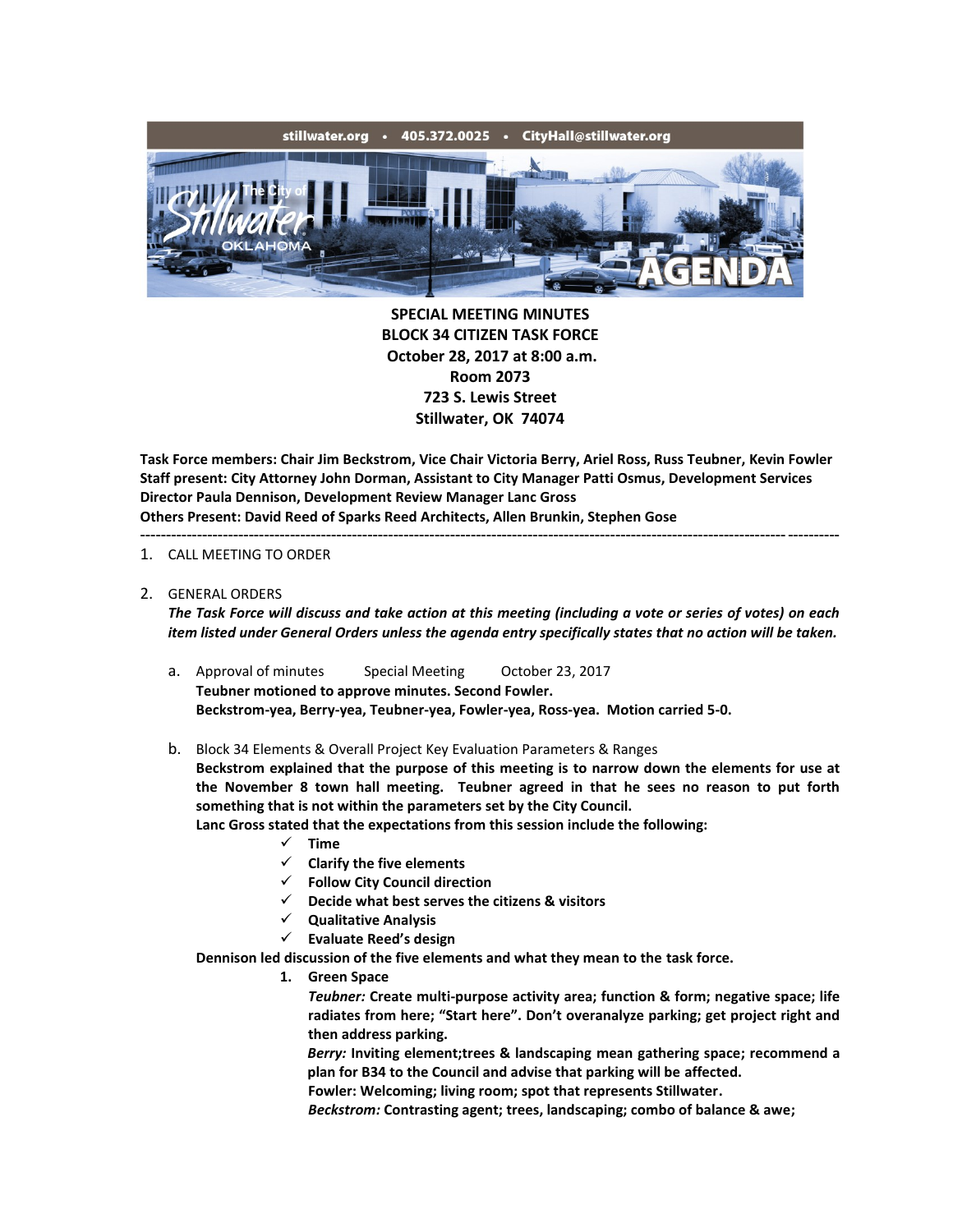**There are parking concerns from Friends of Community Center that parking spaces will be eliminated. Dennison mentioned the city's Parking Steering Committee appointed by City Council that deals with all parking issues. Brunken stated the parking study indicated there is no shortage of parking. Beckstrom said the Community Center wasn't a part of the study and that it is a unique situation.** *Ross:* **Sustainable landscape 25-50% of the area**

### **2. Structure / Market Hall**

*Dennison:* **Council requested a structure with restrooms.**

*Ross:* **Year round use; shade for greenspace; food hall that complements greenspace; live / work space.**

*Teubner:* **Location for revenue generating food / hospitality services; not enough room for live / work space; balance is important for all elements. Let architect figure out size. Sees market place as a daily event. A place people know they can always go. Multi-story (3).**

*Berry:* **Shade for activity; market space; flexibility, seasonable tuning.**

*Fowler:* **Should be on east side of block.**

*Beckstrom:* **Vertical element; awe inspiring open space. Size? Doesn't want architect dictating how revenue is generated due to size constraints. Reed said he recommends determining what things will generate revenue and then determine how structure should be constructed.**

### **3. Food Vendors**

*Teubner:* **Should accommodate everyone regardless of income.** *Beckstrom:* **Hook-ups on perimeter for food trucks, etc.**

**4. Hospitality**

*Teubner:* **Style is important; family oriented on 2nd floor.** *Beckstrom:* **Beer garden on ground floor; encourage entrepreneurials, pop-ups.** *Ariel:* **Beer garden; move away from prohibition era.**

# **5. Performance Stage**

*Berry:* **Unique offering; major draw; important missing piece; determines aesthetic of Block 34; iconic; sets tone for downtown; flexibility; keep it simple.**

*Ross:* **Theatre, music, seasonal fairs; drop-down screen for movies.**

*Teubner:* **Impactful architecture; visual flair; visually significant with simple materials; easily maintained; flow is important. Brunkin said make the stage the jewel of Stillwater. Make Block 34 transparent from east so that it encourages street life.**

*Beckstrom:* **Prevent if from being a monolith, white elephant; needs to be alive; question of who will be responsible for programming to prevent it being unused; important to share with Community Center, i.e. dressing rooms, staging area; logistics. Parameters/scale are important; needs to be revenue generating** *Fowler:* **transitional; partner with Community Center**

# c. Objectives / Strategy for Townhall Session on November 8, 2017

**Beckstrom asked how many plans the task force wants to display.**

**Teubner asked if it should be a multiplicity of plans vs one plan.**

**Berry suggested using the sheets from this meeting and believes it would be a mistake to offer more than one plan.**

**Beckstrom asked Reed to come up with a plan to present and bring it to the November 6 meeting.**